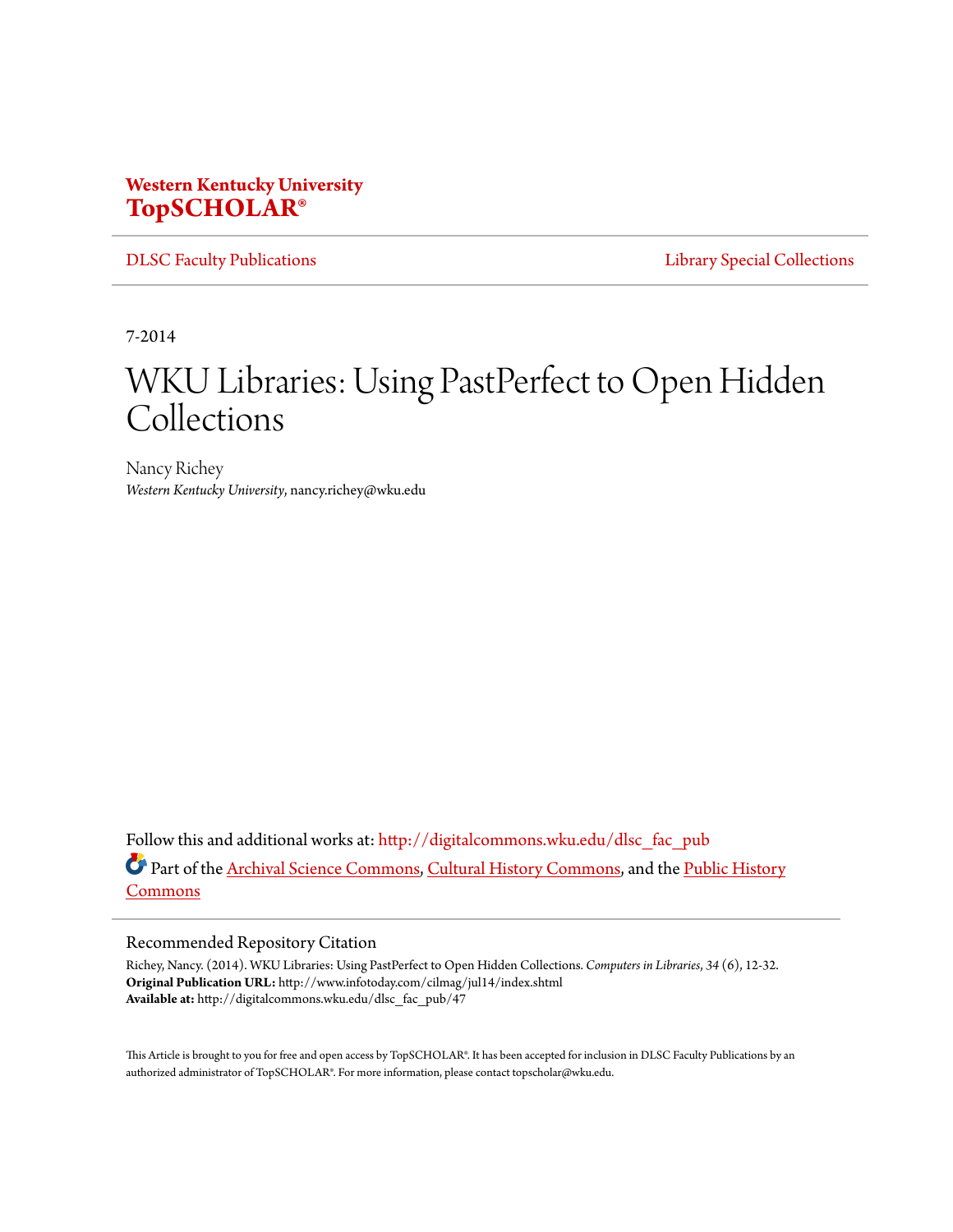# **WKU Libraries**

# **Using PastPerfect to Open Hidden Collections**

## **By Nancy Richey**

PastPerfect was chosen because of its features, its affordability, and its fit with our dual role as library and museum.

Fenry Hardin Cherry had a dream; this dream came true with the completion of the Kentucky Building on Western Kentucky State Teachers college campus, now Western Kentucky University (WKU), in 1939. His goal was "to preserv the Kentucky Building on Western Kentucky State Teachers college campus, now Western Kentucky University (WKU), in 1939. His goal was "to preserve Kentucky's history and heritage." The building's three floors are now home to the university archives, research library/manuscript collections, and the Kentucky Museum.

The types of materials now housed in the library include more than 75,000 books and periodicals. Additionally, there are church records, genealogical collections, historical manuscript and photograph collections, county and local histories, county and state records, family/biographical files, ephemera, sheet music, and political items. The museum holdings have unique artifacts of local, national, and international importance, including art, quilts, glassware, furniture, clothing and textiles, and archaeological collections.

#### **The Problem of (Our) Hidden Collections**

Newspaper headlines—such as the March 29, 2006, issue of *The New York Times*—were fuel for the need to make our collections more visible. An article, "3 out of 4 Visitors to the Met Never Make It to the Front Door," noted that visitors were gaining access to many collections digitally. Speaking of "hidden collections" in libraries and archives is akin to looking up a lady's skirt, shocking both for the looker and lookee! But it's quite a common problem and nothing new, as our personnel (at the Kentucky Building) sought to deal with unprocessed and under-processed backlogs. We knew that we needed a CMS not only because our collections were underused, but also because they were more vulnerable to theft. You cannot protect, process, or promote what you do not know you have.



A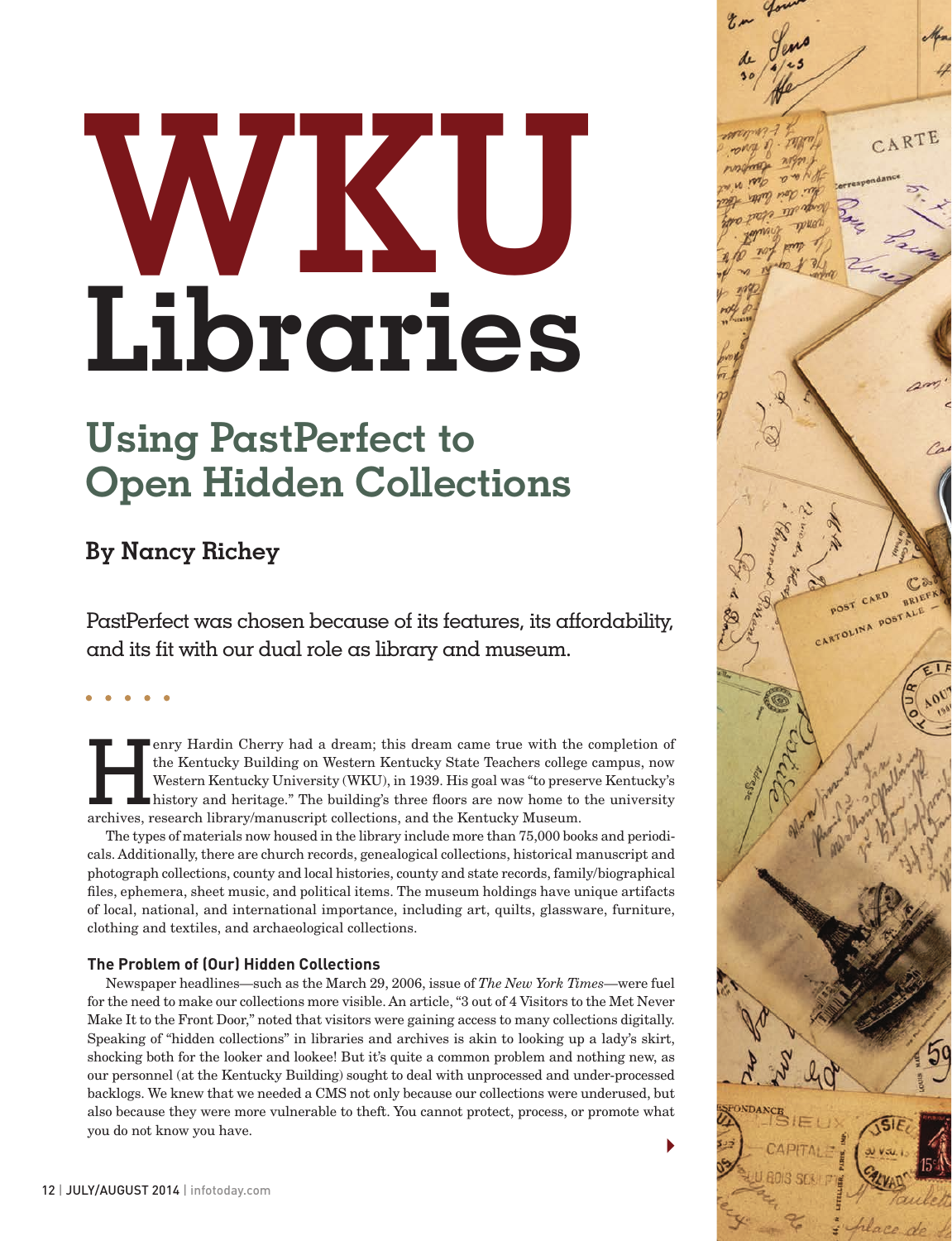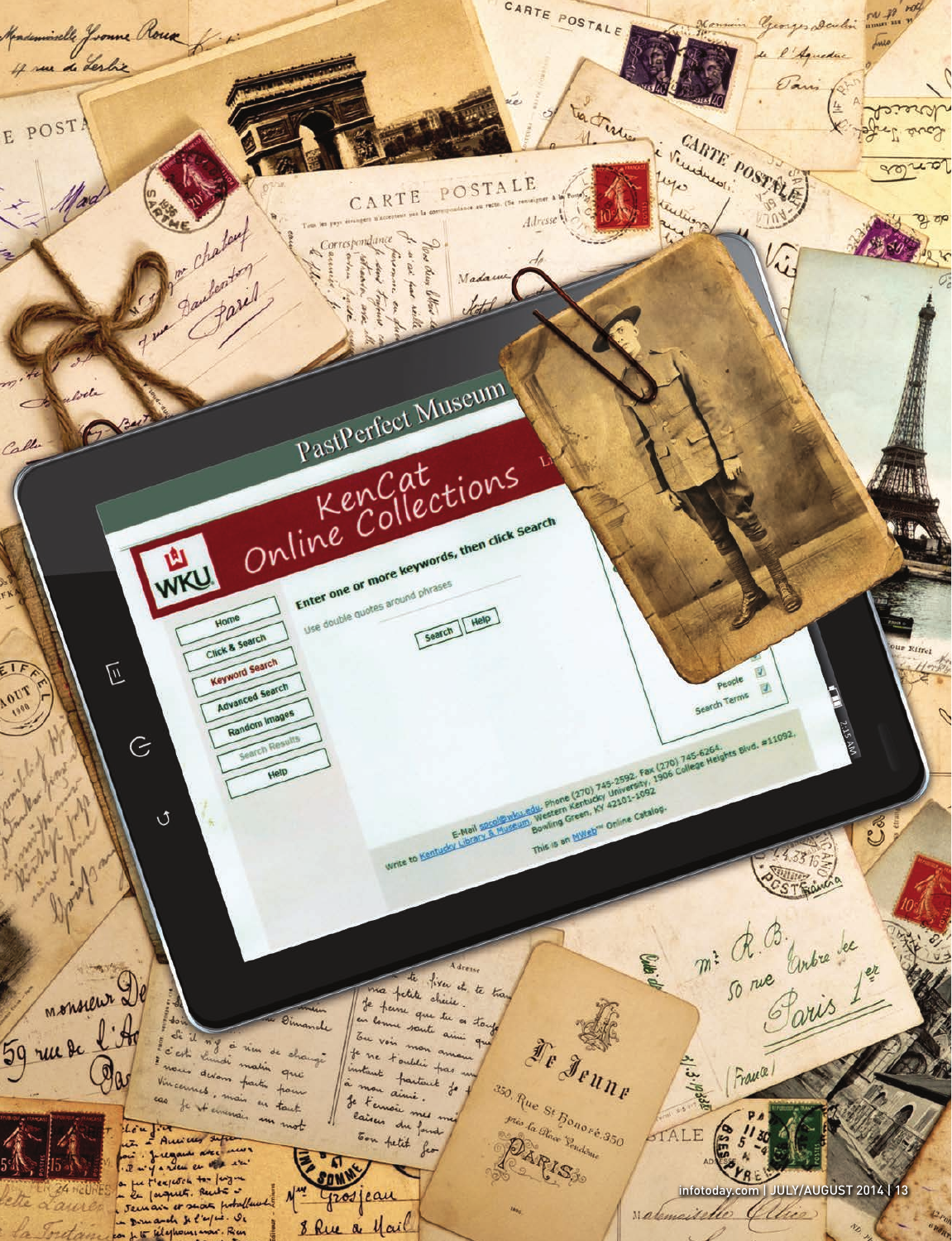

*Built in 1939, the Kentucky Building is home to the library, archives, and museum collections.*

Our diverse collections prior to our use of the collection management software program, PastPerfect, were hidden virtually and accessed using analog card files and finding aids, which often limited their use to in-house researchers. There was an OPAC with its access for books and periodicals and some collection-level records for manuscript and university archives. However, museum objects, photographs, and folklife archives, as well as other nonbook items were accessed only through paper finding aids or the memory of a long-time staffer.

Several proprietary systems (CON-TENTdm, Archivists' Toolkit, and Past-Perfect) were discussed by staff as well as some open source systems. Although primarily for museums, PastPerfect does include library, photograph, and archives integration in its catalog modules. Thus, PastPerfect was chosen because of its features, its affordability, and its fit with our dual role as library and museum. The basic program did not include the ability to attach images, but we wanted this optional feature and purchased it separately.

#### **What Did We Want or Need?**

It was helpful for us to ask the following sample questions as we made our choice:

- $\checkmark$  Open source vs. commercial?
- $\checkmark$  Sustainability—will there be ongoing institutional

investment with storage or management requirements?

- $\checkmark$  Have we conducted a needs assessment?
- $\checkmark$  Did we want to publish content to the web?
- $\checkmark$  How would workflows be affected?
- $\boldsymbol{\checkmark}$  What would work best for our situation? A digital asset management (DAM) system (CONTENTdm or Greenstone) or a CMS (PastPerfect or Re:discovery Proficio)?
- $\boldsymbol{\checkmark}$  Did we want a content creation tool that features encoded archival descriptions (EAD) collection descriptions, Metadata Encoding and Transmission Standard (METS), and the ability to create finding aids? Did it export EAD? Did it export Dublin Core metadata, Metadata Object Description Schema (MODS), METS, Metadata Authority Description Schema (MADS), and MARC?
- $\checkmark$  Did we want an integrated system with features such as accessioning/deacessioning, location, statistics, status, and detailed descriptions?
- $\checkmark$  Were we able to meet the implementation standards, have adequate data storage, and technical support inhouse? If not, could we afford the program's technical support?
- $\checkmark$  What exactly is the collection size and scope we were looking at and did we need interoperability and scalability at this time or in the future?
- $\checkmark$  What is our budget?
- $\checkmark$  What are the search and discovery features that we want or that we see are needed? Will a search engine such as Google pick up our online resources?
- $\checkmark$  Would this product aid us in presenting our resources in a way that shows a connection to the institution's mission?

#### **Our Decision**

In 2005, after much discussion and an intensive museum/library/archives collaborative process, our staff used the purchase criteria that included the following for us: 1) the cost, ease of setup, and ease of use by the nonsavvy technical staff/patron; 2) the level of in-house IT support that would be required; and 3) our past experience with the software. By fall 2008, with more than 6,000 records, we had upgraded to PastPerfect's online version in order to allow internet searches. We also had purchased the PastPerfect module that allowed us customization and selection of the PastPerfect catalog records, images, and data fields that we wanted the public interface to feature. This made our site user-friendly and "findable," as it also included Google search indexing, visitor search statistics, and feedback forms. It also met our expectation and goal of creating a web presence whereby we could "virtually" open the doors.

Created in 1996, PastPerfect advertises that it provides affordable collection management software for general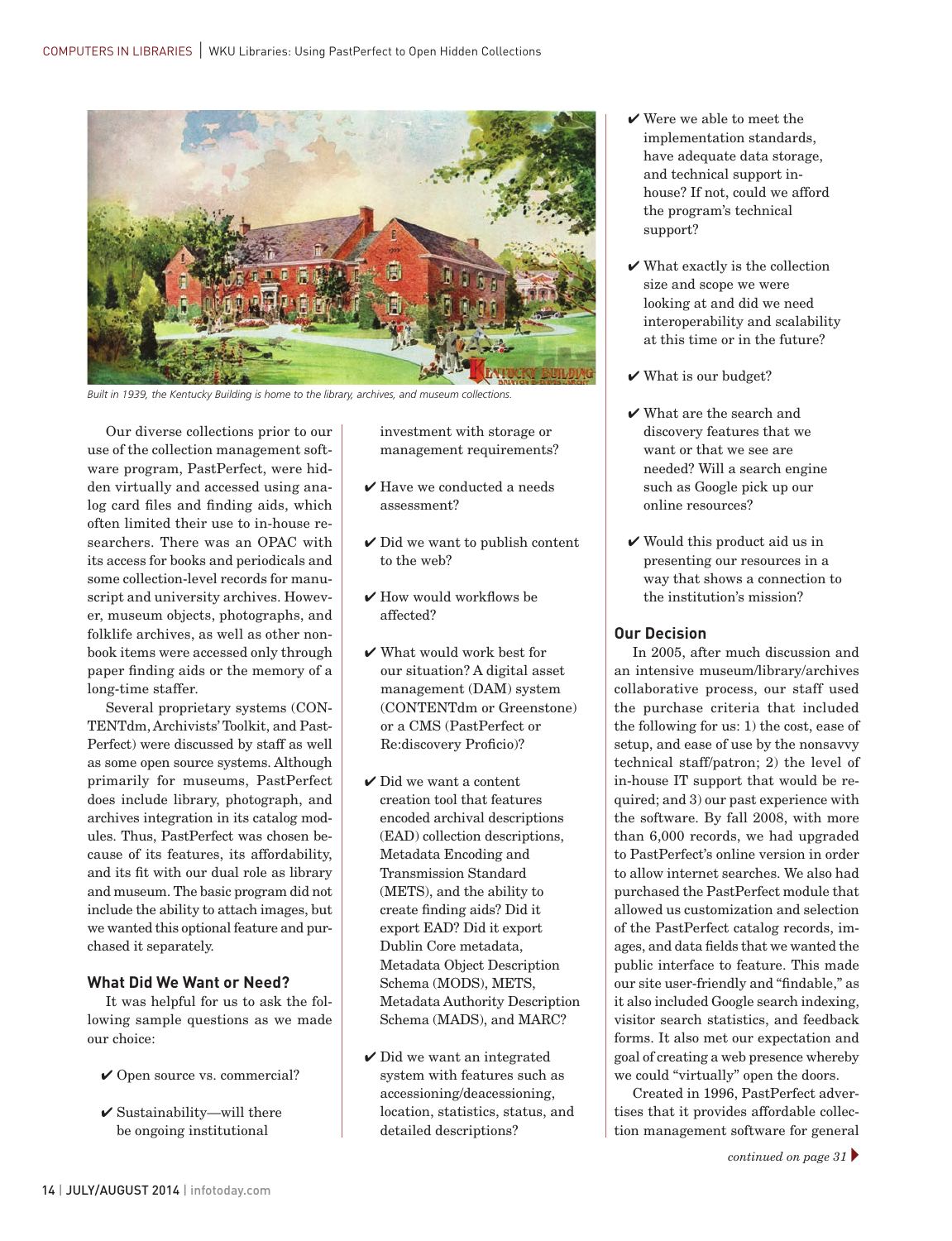#### B *continued from page 14*

history museums; it now has more than 9,000 clients. It has four main components or modules: Objects Catalog, Archives Catalog, Library Catalog, and Photographs Catalog. The software has built-in report capabilities and is equipped with the *Revised Nomenclature for Museum Cataloging* (Chenhall's Nomenclature), *ART and Architecture Thesaurus-Getty Union List of Artist Names,* and *LC Thesaurus for Graphic Materials I: Subject Terms.* 

Also important to our decision was that the catalog's subsets provide for detailed descriptions of cartographic elements, individual songs, artists, interview indexing, record box, and container and folder lists, which were all important features in the eyes of our librarians and the university archivist. It also had 22 custom fields in each catalog that allowed use of different authority files for the different catalogs previously mentioned.

PastPerfect does not create EAD finding aids from the data, but it does allow for the import and export of data information from and to Excel, ASCII, and dBase and FoxPro files. We also purchased a support contract that was more cost-efficient than the hourly rate. While the software seems more geared to the general museum and historical society environment, there is much here that is recognizable to the librarian—with call number, control number, copy number, edition, ISBN, LCCN, language, physical description, publication place, and spine label fields.

Also, PastPerfect features fields conforming to international standards and hierarchical description; records can be imported from or exported to MARC and Dublin Core; and search strategies include Boolean and keyword. Google search indexing is also a part of the online version. The software imports scanned images from digital cameras or scanners to the records. Multiple images can be assigned to a single record, which aids in the description and identification of the museum's 3D objects. Metadata pertaining to file size, format, and location of a file is automatically imported, thus eliminating the need for double data entry by staff. Additional metadata



*Kentucky Catalog (KenCat) is a window to the collections.*

can be recorded, including caption, creator, date created, resolution, size, software, and equipment used to acquire an image. With this information, researchers can determine if an image meets publication needs. Our dual existence as a museum and library/manuscripts/ archives means that we receive many donations each year in all of these areas. PastPerfect's unique identifiers, accession number, and object identification (ID) number or exhibition ID number associates that donation with the donor and thus provides us with an excellent digital accession tool.

#### **Setting Up and Training**

Training was given in-house to staff for 2 days, and after that, one faculty member was chosen as the administrator. PastPerfect is password-protected, granting varying levels of access and editing rights. So we let students be trained by their supervisors and their cataloging/processing access was limited. Additionally, we established a core group of faculty and staff and tasked them with creating a guide/manual to address questions and any problems encountered. At that time, we chose which fields we wanted available for researchers, what should remain in-house (such as donor information), and how images were to be watermarked. We also chose our website design to coordinate with

the school's colors and named our customized version of PastPerfect Online, KenCat (Kentucky Catalog). This gave our users and staff an easy way to remember the site. A bit later, we also created a web address that is simple for researchers to remember (kencat.wku .edu) as opposed to the one provided by PastPerfect (wku.pastperfect-online .com/35749cgi/mweb.exe?request=ks).

When the site went live, we realized that we wanted additional search fields represented and the order of fields revised. Some of the fields we chose to list include email this site, feedback, and order image. We also included title, description, studio or publisher, print size, search terms, and caption. Search terms can be localized geographically, by family surname and in other ways to take advantage of the localized nature of cataloging in different institutions across the nation. The "order image" transaction request comes directly to the library's web reference account.

#### **Slight Problems**

The initial process of setting up Past-Perfect went very smoothly. Our use of it, however, was a bit trial and error. The "learning" mistakes we inevitably made, fortunately, were not fatal and could be corrected. In my opinion, our problems were use-related and did not reflect anything intrinsically wrong